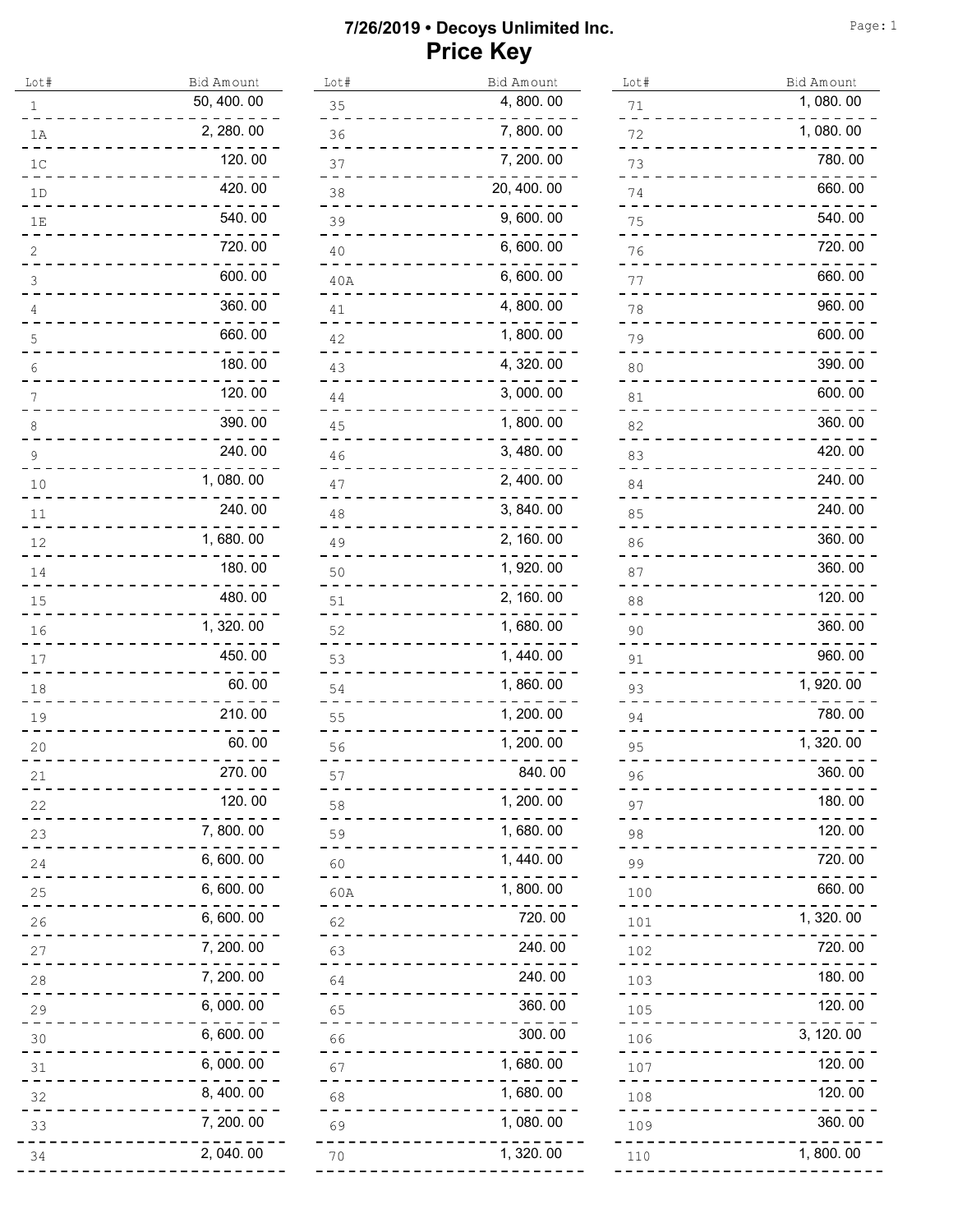| Lot# | Bid Amount | Lot# | Bid Amount | Lot# | Bid Amount  |
|------|------------|------|------------|------|-------------|
| 111  | 1, 440.00  | 153  | 720.00     | 193  | 150.00      |
| 112  | 1,680.00   | 154  | 330.00     | 194  | 150.00      |
| 114  | 840.00     | 155  | 480.00     | 195  | 180.00      |
| 116  | 480.00     | 156  | 510.00     | 197  | 180.00      |
| 117  | 660.00     | 158  | 120.00     | 198  | 360.00      |
| 118  | 480.00     | 159  | 240.00     | 199  | 600.00      |
| 119  | 1, 920.00  | 160  | 120.00     | 200  | 150.00      |
| 120  | 300.00     | 161  | 150.00     | 201  | 780.00      |
| 121  | 150.00     | 162  | 210.00     | 202  | 780.00      |
| 122  | 300.00     | 163  | 150.00     | 203  | 1, 140.00   |
| 125  | 720.00     | 164  | 180.00     | 205  | 300.00      |
| 126  | 480.00     | 165  | 360.00     | 206  | 1, 200. 00  |
| 127  | 660.00     | 166  | 120.00     | 207  | 540.00      |
| 128  | 780.00     | 167  | 660.00     | 208  | 120.00      |
| 129  | 510.00     | 168  | 210.00     | 209  | 150.00      |
| 130  | 1, 200. 00 | 169  | 60.00      | 210  | 150.00      |
| 131  | 1, 920.00  | 170  | 60.00      | 211  | 600.00      |
| 132  | 540.00     | 171  | 300.00     | 212  | 60.00       |
| 133  | 2, 520.00  | 172  | 570.00     | 213  | 90.00       |
| 134  | 330.00     | 173  | 660.00     | 214  | 450.00      |
| 135  | 480.00     | 175  | 180.00     | 216  | 660.00      |
| 136  | 630.00     | 176  | 150.00     | 217  | 6, 960.00   |
| 137  | 450.00     | 177  | 210.00     | 218  | 19, 200. 00 |
| 138  | 1,080.00   | 178  | 390.00     | 219  | 1, 800.00   |
| 139  | 540.00     | 179  | 480.00     | 220  | 1, 320.00   |
| 140  | 1,080.00   | 180  | 120.00     | 222  | 1, 920.00   |
| 142  | 1,680.00   | 181  | 180.00     | 223  | 2, 400.00   |
| 143  | 1, 140.00  | 182  | 480.00     | 224  | 960.00      |
| 144  | 600.00     | 183  | 150.00     | 225  | 840.00      |
| 145  | 300.00     | 184  | 120.00     | 226  | 900.00      |
| 146  | 420.00     | 186  | 150.00     | 227  | 750.00      |
| 147  | 1,080.00   | 187  | 360.00     | 228  | 270.00      |
| 148  | 1,080.00   | 188  | 150.00     | 229  | 480.00      |
| 149  | 1, 200. 00 | 189  | 360.00     | 230  | 480.00      |
| 150  | 660.00     | 190  | 120.00     | 231  | 660.00      |
| 151  | 3,600.00   | 191  | 960.00     | 232  | 600.00      |
| 152  | 600.00     | 192  | 180.00     | 233  | 660.00      |
|      |            |      |            |      |             |

| Lot# | Bid Amount  |
|------|-------------|
| 193  | 150.00      |
| 194  | 150.00      |
| 195  | 180.00      |
| 197  | 180.00      |
| 198  | 360.00      |
| 199  | 600.00      |
| 200  | 150.00      |
| 201  | 780.00      |
| 202  | 780.00      |
| 203  | 1, 140.00   |
| 205  | 300.00      |
| 206  | 1, 200. 00  |
| 207  | 540.00      |
| 208  | 120.00      |
| 209  | 150.00      |
| 210  | 150.00      |
| 211  | 600.00      |
| 212  | 60.00       |
| 213  | 90.00       |
| 214  | 450.00      |
| 216  | 660.00      |
| 217  | 6,960.00    |
| 218  | 19, 200. 00 |
| 219  | 1, 800. 00  |
| 220  | 1,320.00    |
| 222  | 1,920.00    |
| 223  | 2,400.00    |
| 224  | 960.00      |
| 225  | 840.00      |
| 226  | 900.00      |
| 227  | 750.00      |
| 228  | 270.00      |
| 229  | 480.00      |
| 230  | 480.00      |
| 231  | 660.00      |
| 232  | 600.00      |
| 233  | 660.00      |
|      |             |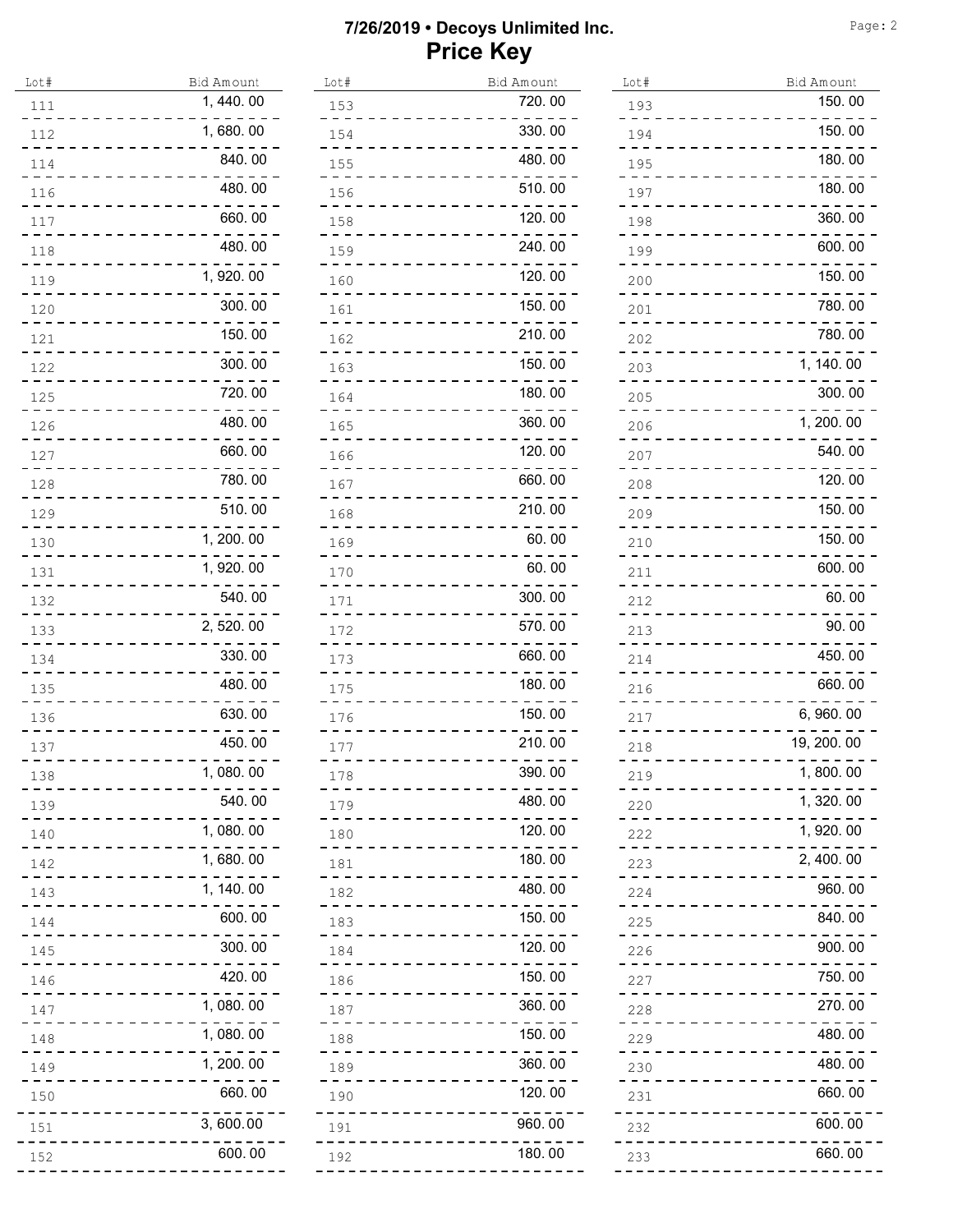| Lot#                     | <b>Bid Amount</b>                        | Lot#                               | Bid Amount                                | Lot#                                    | Bid Amount                             |
|--------------------------|------------------------------------------|------------------------------------|-------------------------------------------|-----------------------------------------|----------------------------------------|
| 234                      | 780.00                                   | 270<br>.                           | 3,600.00                                  | 311B                                    | 150.00                                 |
| 235                      | 120.00                                   | 271<br>.                           | 420.00                                    | 312<br>.                                | 720.00                                 |
| 237                      | 7, 200, 00                               | 272                                | 600.00                                    | 313                                     | 900.00                                 |
| 239                      | 60.00                                    | 273                                | 570.00                                    | 314                                     | 1,080.00                               |
| 240                      | 60.00                                    | 274<br>- - - - -                   | 840.00                                    | 315<br>- - - -                          | 720.00                                 |
| 241                      | 240.00                                   | 275                                | 510.00<br>$\overline{a}$ , $\overline{a}$ | 316                                     | 480.00                                 |
| 242                      | 90.00                                    | 276<br>_ _ _ _ _ _ _ _ _ _ _ _ _ _ | 360.00                                    | 317                                     | 810.00                                 |
| 243                      | 60.00                                    | 277                                | 5, 040.00                                 | 318                                     | 600.00                                 |
| 245                      | 60.00                                    | 279                                | 2,880.00                                  | 319                                     | 3, 360.00                              |
| 246                      | 60.00                                    | ------<br>281                      | 600.00                                    | . <u>.</u><br>320                       | 3, 360.00                              |
| 247                      | 150.00                                   | $\sim$ $  -$<br>282                | 600.00                                    | 322<br>. <b>.</b>                       | 1,380.00                               |
| 248                      | 150.00                                   | 283                                | 210.00                                    | 324                                     | 3,960.00                               |
| 250                      | 60.00                                    | 285                                | 2, 160.00                                 | - - - -<br>325                          | 3, 960.00                              |
| 251                      | 12.00                                    | 288<br>------------                | 360.00                                    | 326<br>-----------                      | 960.00                                 |
| 252                      | 240.00                                   | 289<br>_ _ _ _ _ _ _ _ _ _ _ _ _   | 8, 100. 00                                | 327<br>_ _ <del>_</del> _ _ _ _ _ _ _ _ | 1,020.00                               |
| 253                      | 270.00                                   | 290<br>_ _ _ _ _ _ _ _ _           | 5, 400.00                                 | 328                                     | 1,080.00                               |
| 254                      | 24.00                                    | 291                                | 360.00                                    | 329                                     | 900.00                                 |
| 255                      | 1,080.00                                 | -------<br>292                     | 180.00                                    | 330                                     | 1,800.00                               |
| 256                      | 300.00                                   | 293                                | 360.00                                    | 331                                     | 360.00                                 |
| 256A                     | 240.00                                   | 294<br>. Tij de de de de de        | 60.00                                     | 332A                                    | 300.00                                 |
| 256B                     | 240.00                                   | 295                                | 120.00                                    | 332D                                    | 2, 160.00                              |
| 256C                     | 240.00                                   | 296                                | 120.00                                    | 332E                                    | 180.00                                 |
| 257                      | 210.00                                   | 297                                | 360.00                                    | 333                                     | 6,000.00                               |
| 257A                     | 1,560.00                                 | 298                                | 330.00                                    | 336                                     | 3,360.00                               |
| 257B                     | 450, 00                                  | 299                                | 30.00                                     | 337                                     | 1,800.00                               |
| 257C                     | 120.00                                   | 300                                | 180,00                                    | 338                                     | 1, 440.00                              |
| 257E                     | 30.00                                    | 301                                | 60.00                                     | 339                                     | 1, 140, 00                             |
| 257F                     | --------------------------<br>1, 440, 00 | 302                                | ,,,,,,,,,,,,,,,,,,,,,,,,,,<br>180.00      | 340                                     | ,,,,,,,,,,,,,,,,,,,,,,,,<br>1, 440.00  |
| 257G                     | -------------------------<br>600, 00     | 303                                | ,,,,,,,,,,,,,,,,,,,,,,,,,,<br>360, 00     | 341                                     | ,,,,,,,,,,,,,,,,,,,,,,,,<br>1, 440.00  |
| 258                      | ------------------------<br>720, 00      | 304                                | ------------------------<br>2, 640. 00    | sseretteres.<br>342                     | statuna nombo<br>1, 920.00             |
| 259                      | ------------------------<br>660, 00      | 306                                | ,,,,,,,,,,,,,,,,,,,,,,,,,,<br>15, 000, 00 | 343                                     | -----------------------<br>1, 920.00   |
| 260                      | -------------------------<br>240, 00     | 307                                | ,,,,,,,,,,,,,,,,,,,,,,,,,,,<br>3, 600, 00 | 345A                                    | ,,,,,,,,,,,,,,,,,,,,,,,,<br>1, 920, 00 |
| 261                      | --------------------------<br>540, 00    | 308                                | ,,,,,,,,,,,,,,,,,,,,,,,,,,<br>1, 320, 00  | 345B                                    | ,,,,,,,,,,,,,,,,,,,,,,,,<br>1, 920.00  |
| <i>sa</i> attesse<br>262 | stele e e e e evel<br>120.00             | 309                                | ,,,,,,,,,,,,,,,,,,,,,,,,,,<br>3, 900, 00  | 347                                     | ,,,,,,,,,,,,,,,,,,,,,,,,<br>3, 000. 00 |
| 263                      | --------------------------<br>120, 00    | 310                                | ,,,,,,,,,,,,,,,,,,,,,,,,,,<br>720, 00     | 348                                     | ,,,,,,,,,,,,,,,,,,,,,,,,<br>2, 280, 00 |
| 266                      | 2, 280.00                                | 311                                | 720.00                                    | 349                                     | 480.00                                 |
| 268                      | 600.00                                   | 311A                               | 2, 280.00                                 | 350                                     | 630.00                                 |
|                          |                                          |                                    | --------                                  |                                         |                                        |

| Lot#        | Bid Amount            |
|-------------|-----------------------|
| 311B        | 150.00                |
| 312         | 720.00                |
| 313         | 900.00                |
| 314         | 1,080.00              |
| 315         | 720.00                |
| 316         | 480.00                |
| 317         | 810.00                |
| 318         | 600.00                |
| 319         | 3,360.00              |
| 320         | 3,360.00              |
| 322         | 1,380.00              |
| 324         | 3,960.00              |
| 325         | 3,960.00              |
| 326         | 960.00                |
| 327         | 1,020.00              |
| 328         | 1,080.00              |
| 329         | 900.00                |
| 330         | 1,800.00              |
| 331         | 360.00                |
| 332A        | 300.00                |
| 332D        | 2, 160.00             |
| 332E        | 180.00                |
| 333         | 6,000.00              |
| 336         | 3, 360. 00            |
| 337         | 1, 800. 00            |
| 338         | 1,440.00              |
| 339         | 1, 140.00             |
| 340         | $\overline{1,440.00}$ |
| 341         | 1, 440. 00            |
| 342         | 1, 920. 00            |
| 343         | 1, 920. 00            |
| 345A        | 1, 920. 00            |
| .<br>345B   | 1, 920. 00            |
| 347         | 3,000.00              |
| ----<br>348 | 2,280.00              |
| 349         | 480.00                |
| 350         | 630.00                |
|             |                       |